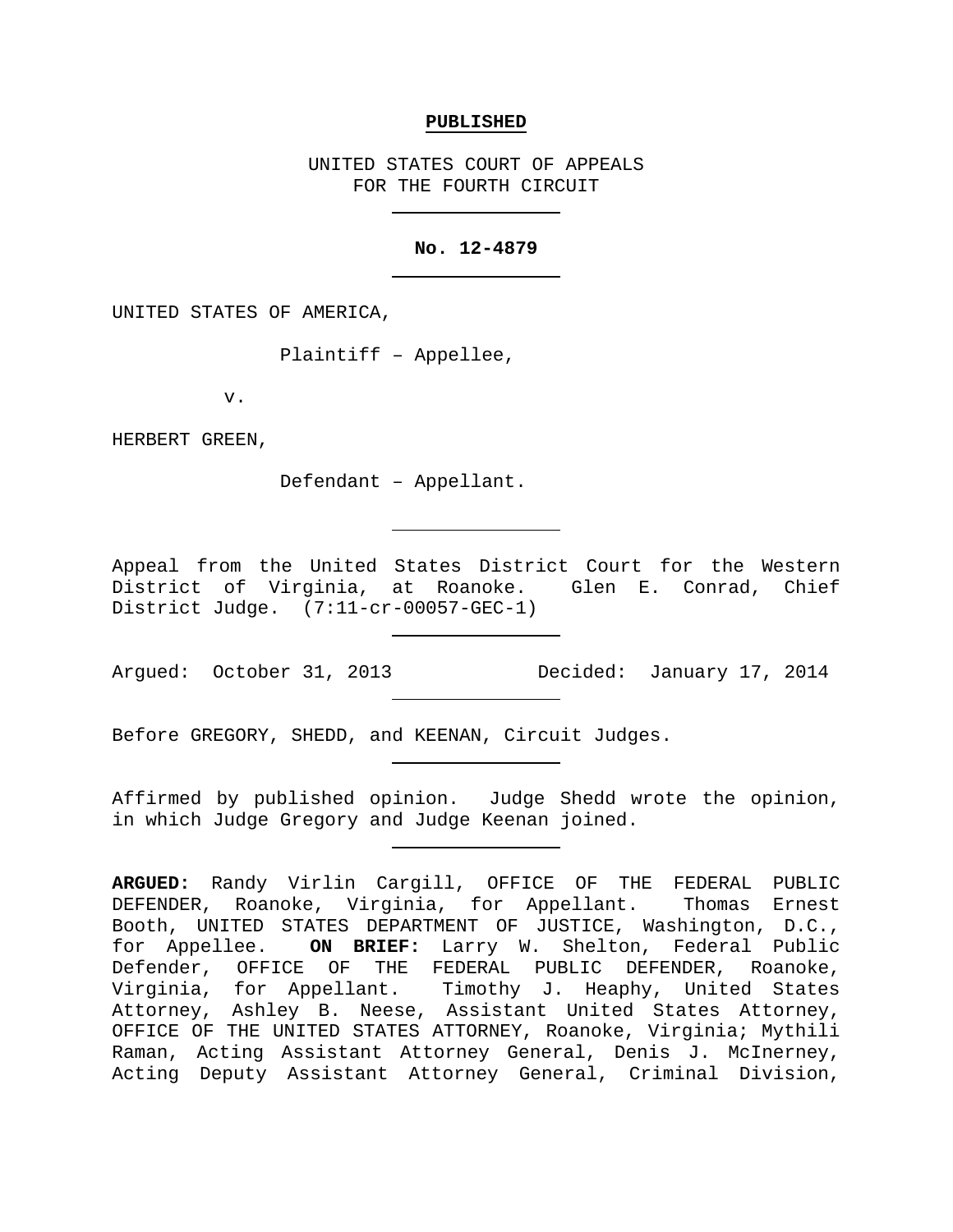UNITED STATES DEPARTMENT OF JUSTICE, Washington, D.C., for Appellee.

 $\overline{\phantom{0}}$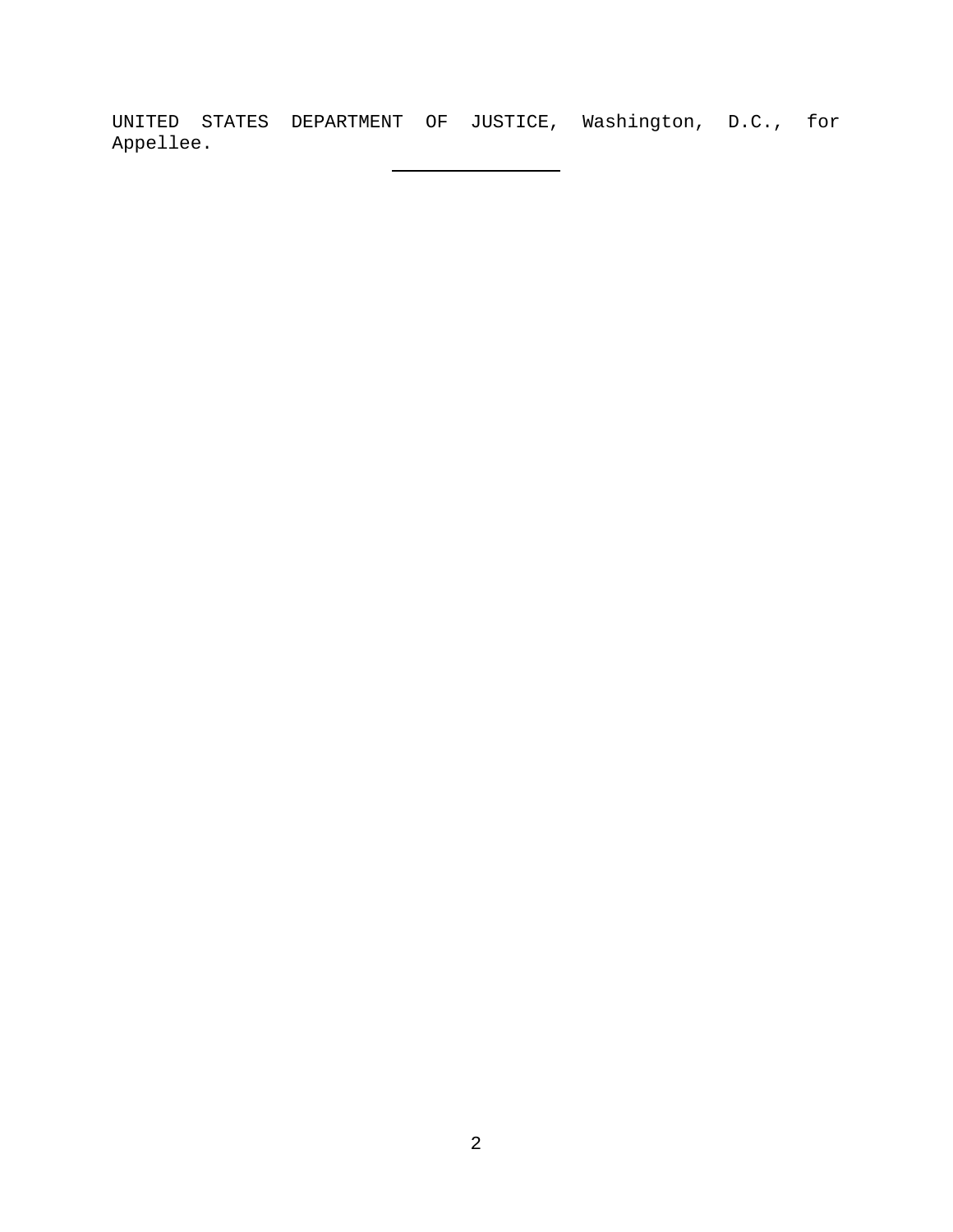SHEDD, Circuit Judge:

A federal grand jury indicted Herbert Green on one count of possession with intent to distribute 500 grams or more of a mixture or substance containing cocaine, in violation of 21 U.S.C. §§ 841(a)(1) and (b)(1)(B). Before trial, Green moved twice to suppress the cocaine, arguing that the police seized it in violation of the Fourth Amendment. The district court denied both motions, and Green entered a conditional plea of guilty to the charge against him, preserving the right to appeal the district court's denial of his suppression motions based on the scope and duration of the stop and the reliability of the drugdetection dog. The district court sentenced Green to 200 months in prison and 5 years of supervised release. For the reasons stated below, we affirm the district court's denial of Green's motions to suppress.

### I.

In reviewing the denial of a motion to suppress, we review the district court's factual findings for clear error and its legal conclusions de novo. United States v. Black, 707 F.3d 531, 537 (4th Cir. 2013). We construe the evidence in the light most favorable to the government, as the prevailing party below. Id. at 534. The district court found the following facts, which the parties do not contest on appeal.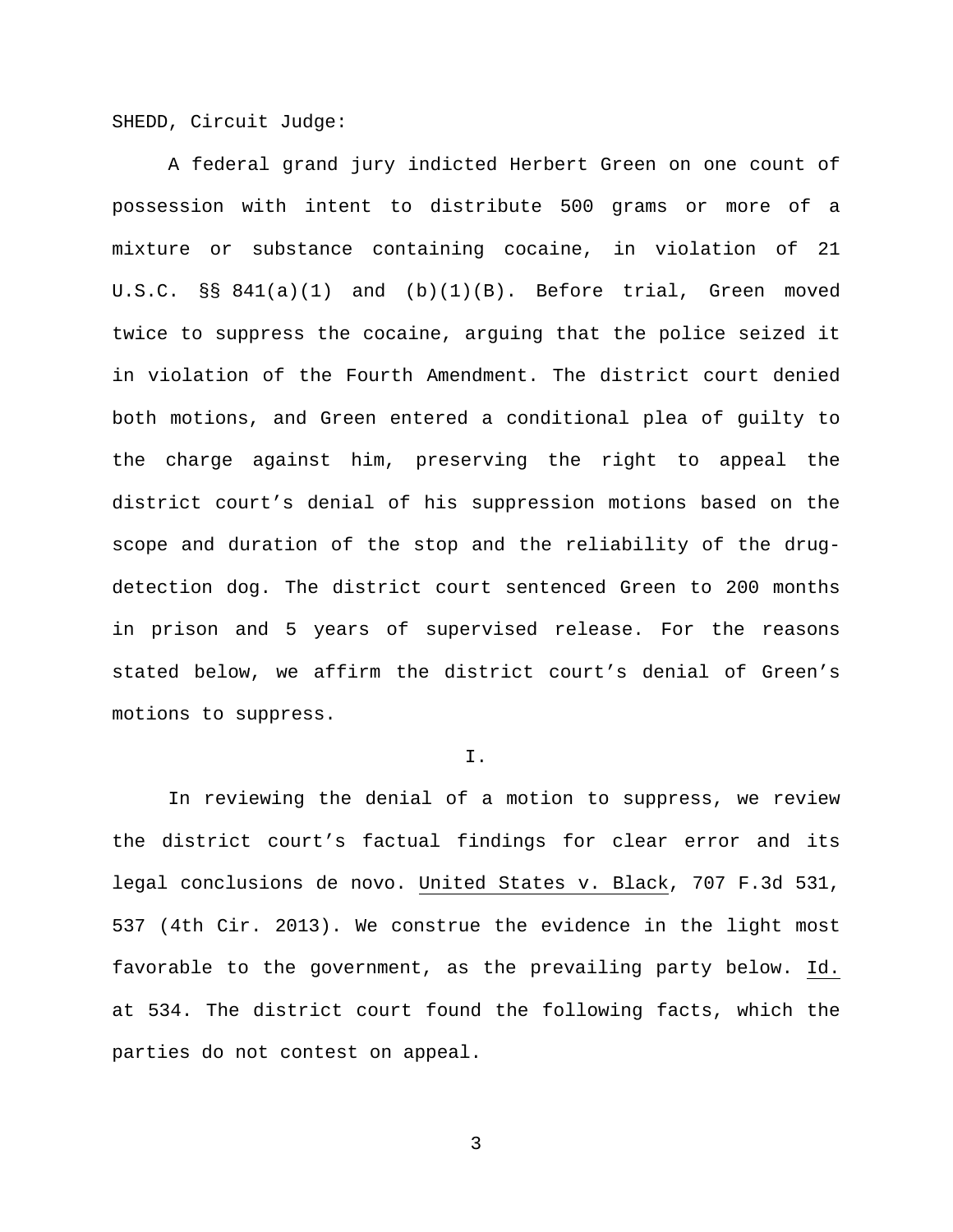On the morning of March 17, 2011, Virginia State Police Trooper Daryl Johnson executed a traffic stop of Green's vehicle because the windows appeared to be excessively tinted and the license plate was partially obscured. Before activating his patrol car's blue lights at approximately 10:07:58, Trooper Johnson contacted Trooper Brian Dillon, who was driving a separate patrol car, and notified him of his location in case he needed assistance.

At 10:08:35, Trooper Johnson approached Green's vehicle and asked him for his driver's license and vehicle registration. Trooper Johnson explained that Green's license plate was partially obscured, in violation of Virginia law. He also asked Green about the window tint; Green responded that the windows were already tinted when he bought the car. Trooper Johnson later testified that Green appeared to be excessively nervous and that the vehicle contained a strong odor of air freshener and had a "lived-in look."

At 10:10:30, Trooper Johnson asked Green to accompany him to the patrol car so he could check Green's license and registration on his computer. Upon exiting the vehicle, Green mentioned that his lawyer had advised him not to get out of his car during traffic stops. Once inside the patrol car, Trooper Johnson asked Green why he had a lawyer, and Green responded that he was in the entertainment business. During this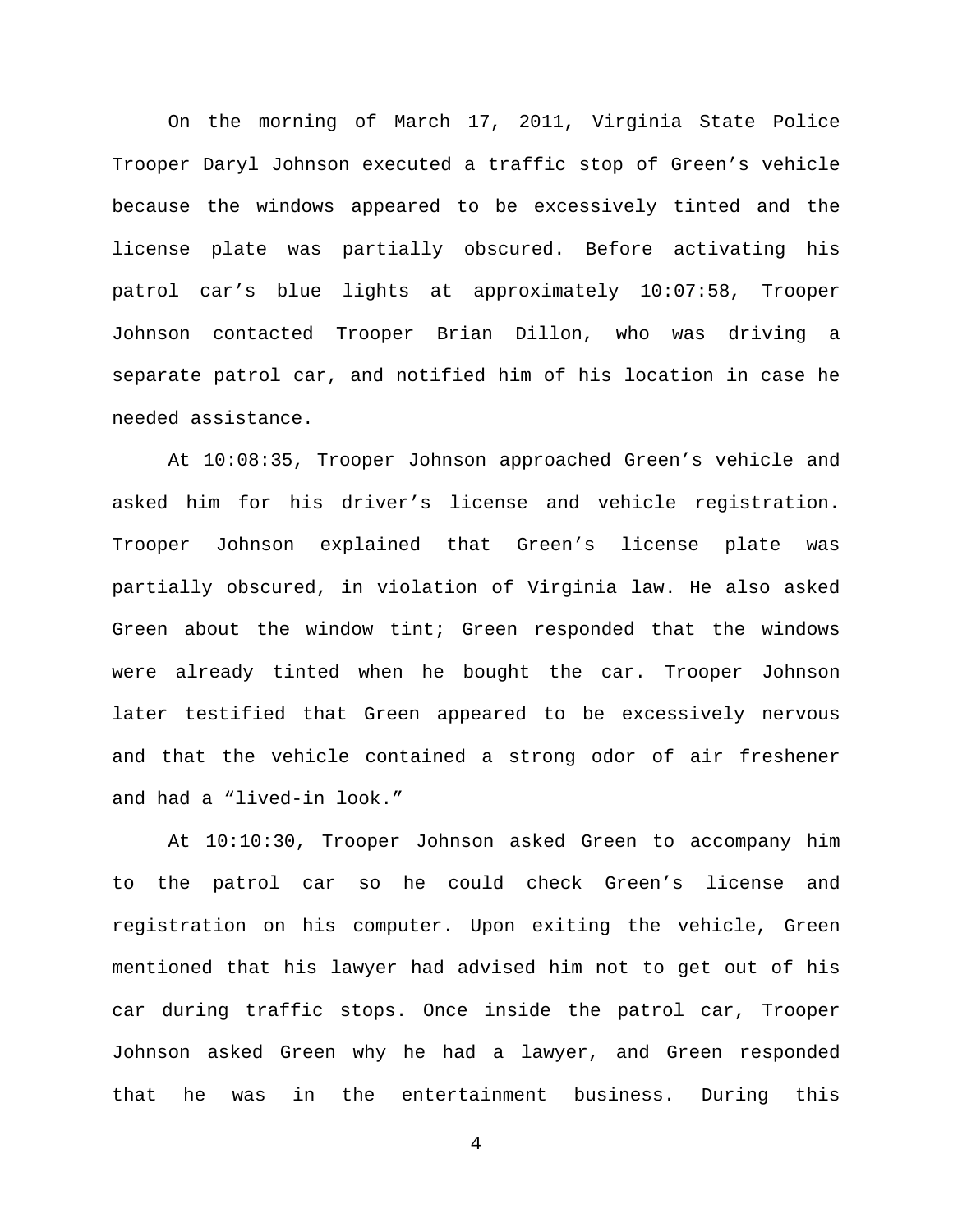conversation, Trooper Johnson began checking Green's license and registration.

At 10:11:20, Trooper Johnson radioed Trooper Dillon, who had parked some distance behind Trooper Johnson, and told him to "come on up." Trooper Johnson then asked Green about his itinerary. Green responded that he and his passenger were driving to Pittsburgh from Atlanta, where they had been performing shows. At 10:11:35, Trooper Johnson reiterated the reasons for the traffic stop.

At 10:13, Trooper Johnson's computer program responded to his inquiry, notifying him of a concealed weapons permit in Green's name and a protective order against him, both of which alerted Trooper Johnson to potential officer safety issues. At 10:14, dispatch told Trooper Johnson that the concealed weapons permit did not belong to Green but confirmed that Green had a protective order against him. Trooper Johnson and Green had a brief exchange about the protective order and the underlying facts, and Trooper Johnson requested additional information from dispatch. He again asked Green about his travel plans and the identity of his passenger. Green explained that the passenger was his recording artist and that they had been in Atlanta for eight days.

Between 10:15 and 10:16, Trooper Johnson told Green that he was going to check the tint on the vehicle's windows. Upon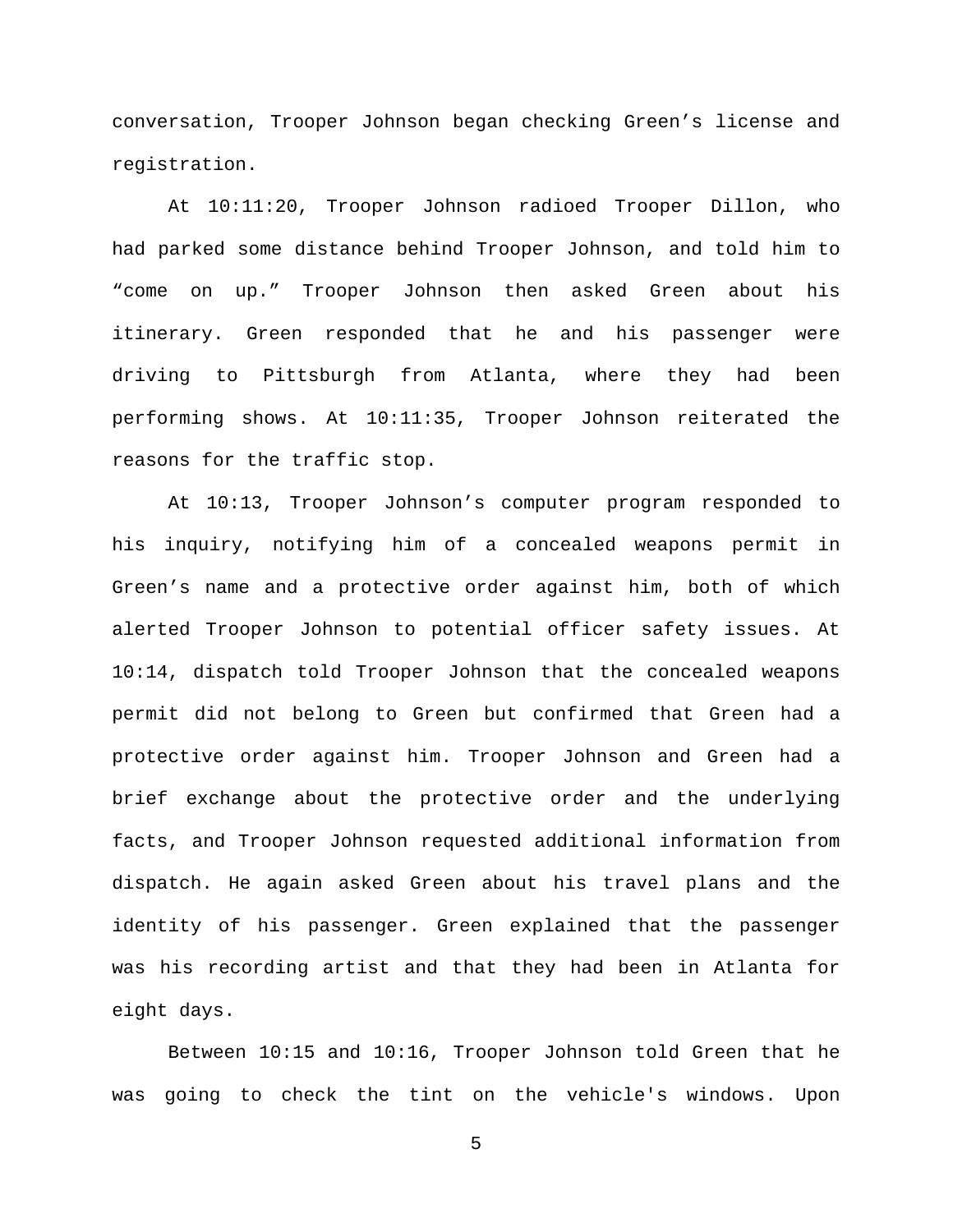exiting his patrol car, Trooper Johnson spoke with Trooper Dillon, who had arrived on the scene. At 10:16, Trooper Johnson approached the front passenger window of Green's vehicle and spoke with the passenger. The passenger informed Trooper Johnson that he had been in Atlanta with Green for two weeks, where he performed as an R&B singer. During this conversation, Trooper Johnson measured the window tint and found that it violated Virginia law. At 10:17, Trooper Johnson walked back to his patrol car and told Green that the window tint was illegal. Trooper Johnson then asked Green whether there were any illegal drugs in the vehicle. Green stated that there were not, but Trooper Johnson testified that Green began breathing very rapidly and appeared to be uncomfortable when Trooper Johnson questioned him about illegal drugs. At 10:17:49, Trooper Johnson requested a check of Green's criminal history from dispatch.

At 10:18, Trooper Johnson asked Green if he had ever been arrested. Green responded that he had "beat[en] up a few people," and that he was arrested for narcotics in the 1980s. Trooper Johnson also asked how long Green had lived in Pittsburgh. At 10:18:46, Trooper Johnson reiterated that the window tint was illegal.

At 10:19, Trooper Johnson left his patrol car to speak with Trooper Dillon, telling him that Green had "lawyered up" before getting out of his car, that Green was "dirty," and that Green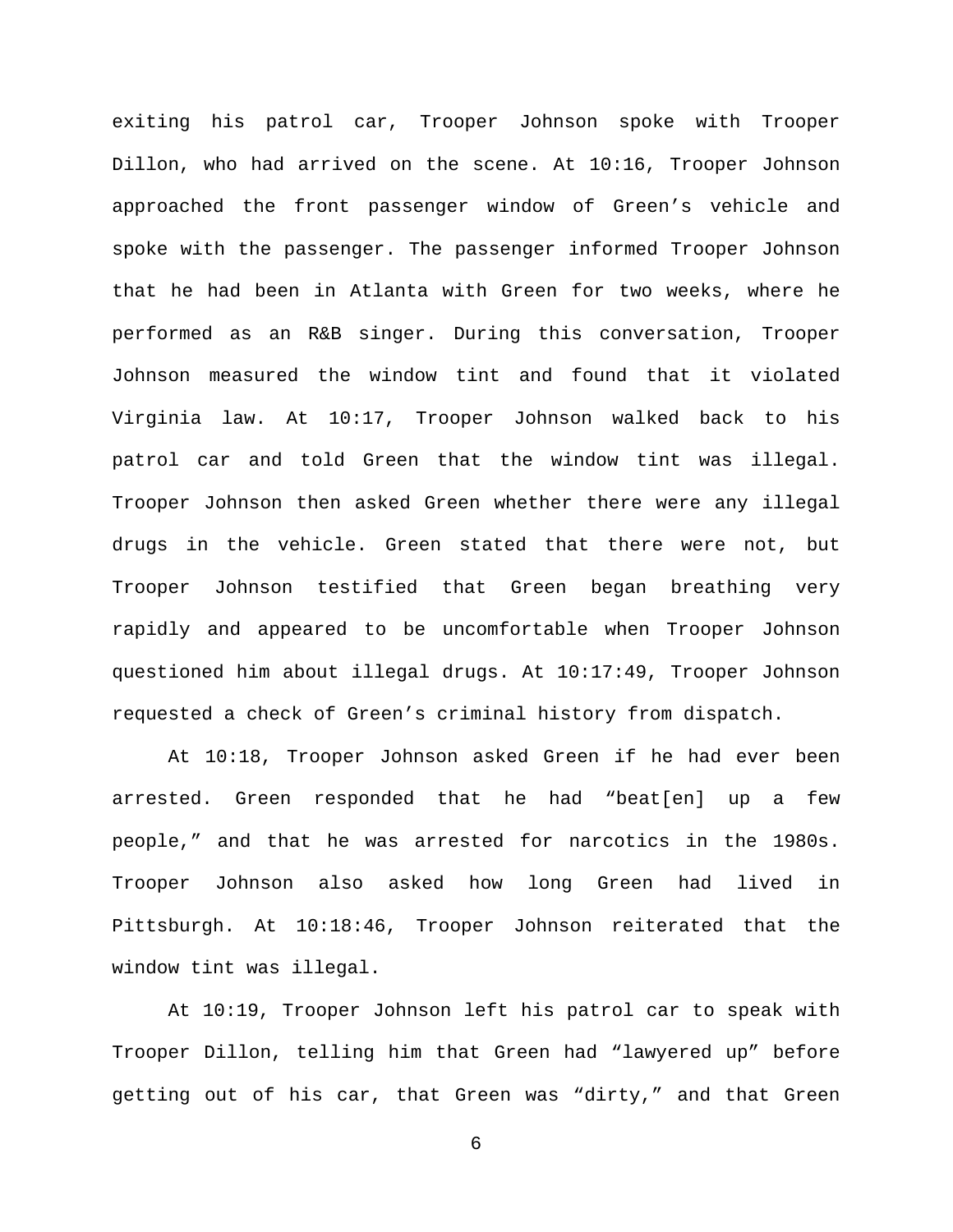had a "history" but would not tell Trooper Johnson about it. He stated that he was checking Green's criminal history and asked Trooper Dillon to perform a free-air sniff of Green's vehicle using Trooper Dillon's drug-detection dog, Bono.

At 10:19:42, Trooper Johnson told Green that Trooper Dillon was going to conduct an exterior sweep of Green's vehicle with the dog and that he was waiting to hear back from dispatch about the protective order. Bono alerted to the vehicle's rear passenger panel and completed the free-air sniff at 10:21. When Trooper Johnson told Green that Bono had detected the presence of narcotics, Green stated that he did not want anyone to search the vehicle. Trooper Johnson explained that Bono's alert gave the officers probable cause for a search.

At 10:21:55, just after Bono completed the sniff, dispatch informed Trooper Johnson that Green's criminal history raised multiple officer safety issues and included charges for homicide, carrying concealed weapons, robbery, kidnapping, and terroristic threats. At 10:27:05, upon the arrival of a third officer, the troopers began searching the vehicle. They discovered a duffle bag containing over one kilogram of cocaine and approximately \$7,000 in cash.

After a grand jury returned an indictment charging Green with possession with intent to distribute 500 grams or more of cocaine, Green moved to suppress the evidence found in the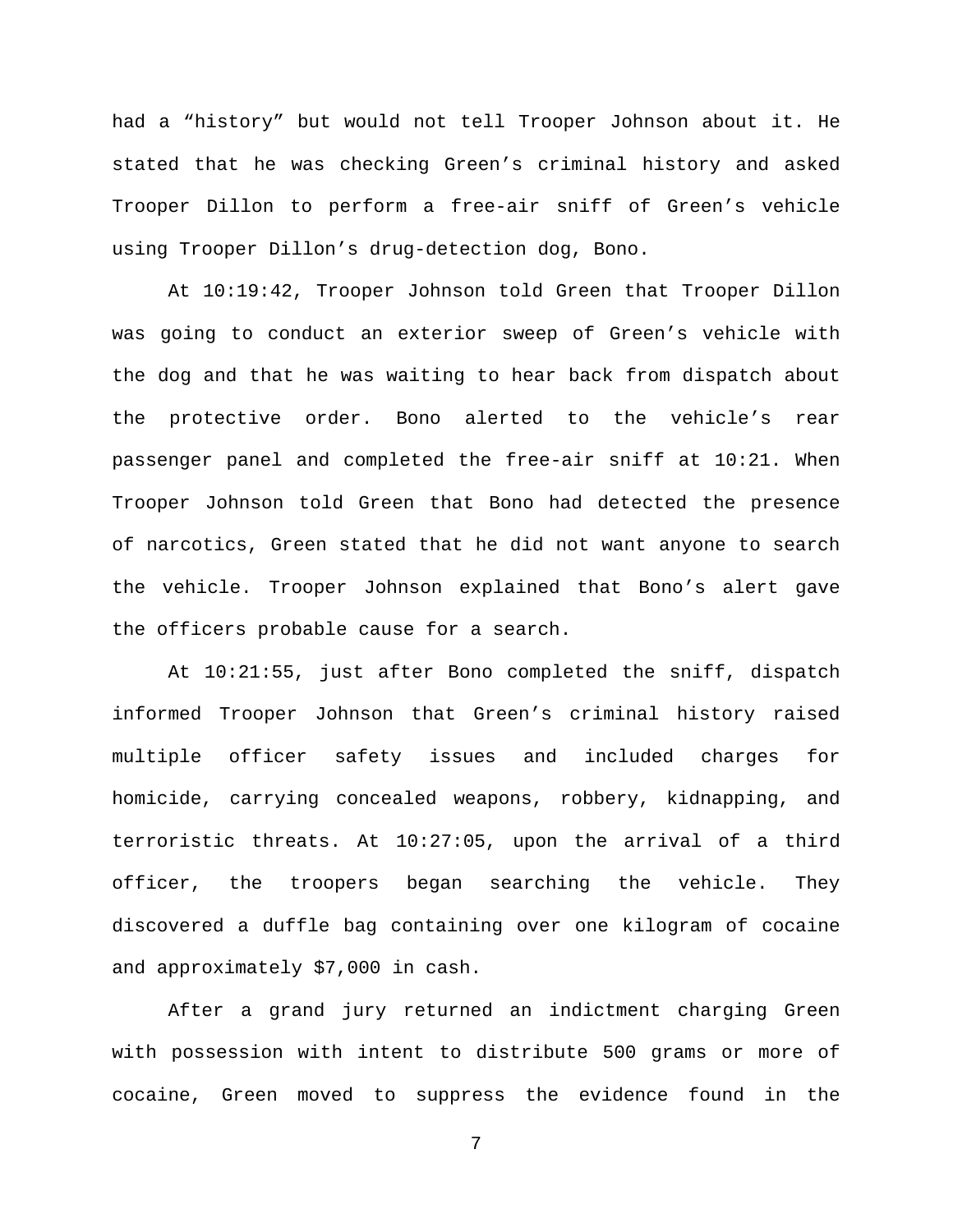vehicle, arguing that the traffic stop was unreasonable in its scope and duration and that the delay was not justified by reasonable suspicion of criminal activity. The district court denied Green's motion, holding that Trooper Johnson did not unreasonably or unnecessarily prolong Green's detention and that Green was lawfully seized for the traffic violation at the time the free-air sniff occurred. United States v. Green, 2011 WL 6439387, at \*7 (W.D. Va. Dec. 21, 2011).

Green then filed a second motion to suppress, arguing that Bono's field performance was so poor that his positive alert did not provide probable cause to search the vehicle. The district court denied this motion, concluding that "the record is sufficient to establish Bono's reliability and, thus, that his positive alert provided probable cause to search the defendant's vehicle." United States v. Green, 2012 WL 2924055, at \*5 (W.D. Va. June 28, 2012). On appeal, Green argues that the district court erred in denying both motions to suppress.

#### II.

Green argues that the district court erred in denying his first motion to suppress because the scope and duration of the detention were unreasonable, in violation of his Fourth Amendment rights. For the following reasons, we reject this contention.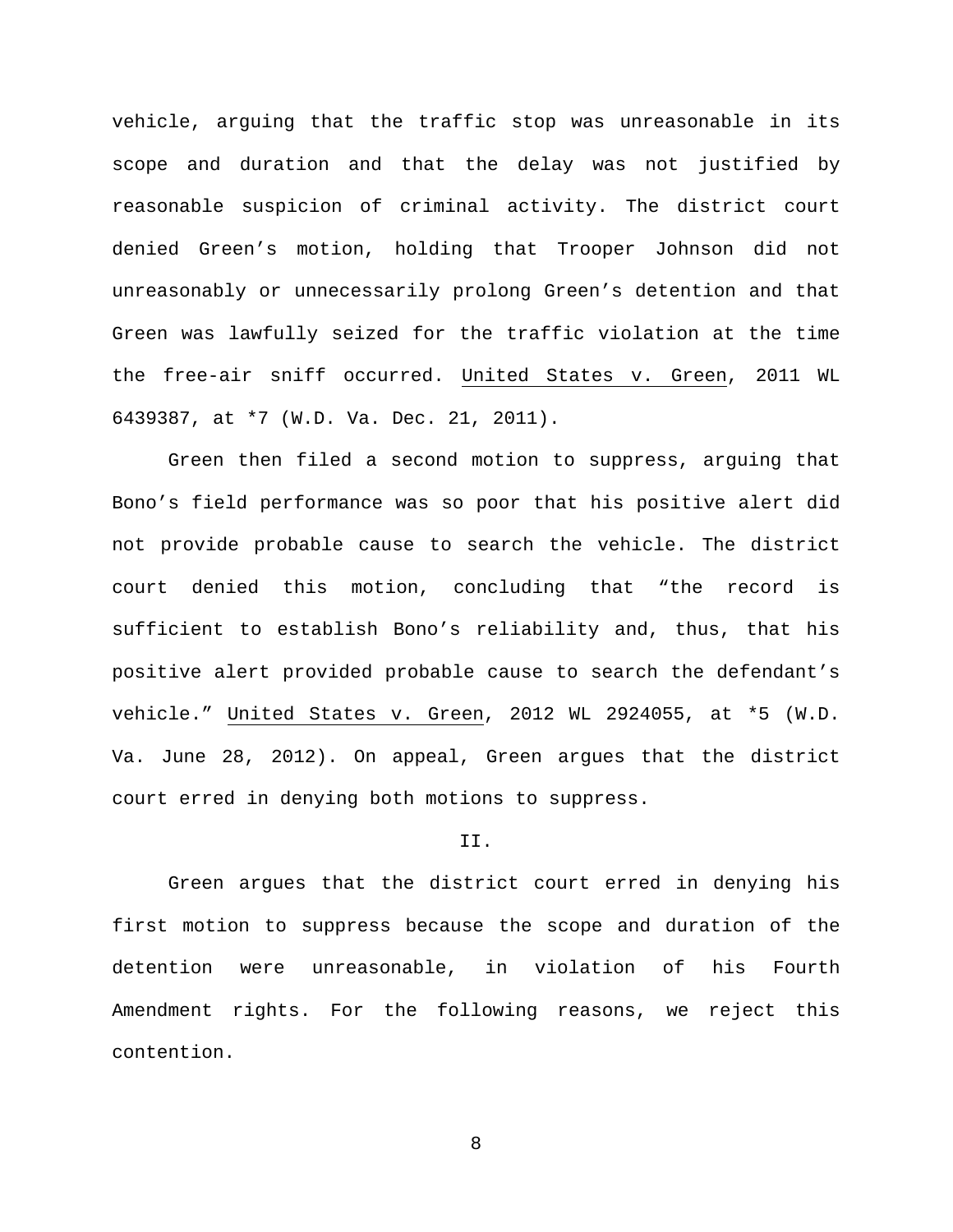The Fourth Amendment guarantees "[t]he right of the people to be secure in their persons, houses, papers, and effects, against unreasonable searches and seizures." The stop of a vehicle by the police amounts to a seizure within the meaning of the Fourth Amendment. Whren v. United States, 517 U.S. 806, 809- 10 (1996).

A lawful traffic stop "begins when a vehicle is pulled over for investigation of a traffic violation" and ends "when the police have no further need to control the scene, and inform the driver and passengers they are free to leave." Arizona v. Johnson, 555 U.S. 323, 333 (2009). Because an ordinary traffic stop is more analogous to an investigative detention than a custodial arrest, we analyze the propriety of a traffic stop using the dual inquiry announced in the Supreme Court's holding in Terry v. Ohio, 392 U.S. 1, 19-20 (1968). United States v. Rusher, 966 F.2d 868, 875 (4th Cir. 1992). Accordingly, we consider first whether the officer's actions were justified at their inception and second whether his subsequent actions were reasonably related in scope to the circumstances that justified the stop. Id. (quoting Terry, 392 U.S. at 20).

Because Green does not contest that the traffic stop in this case was justified at its inception, we proceed directly to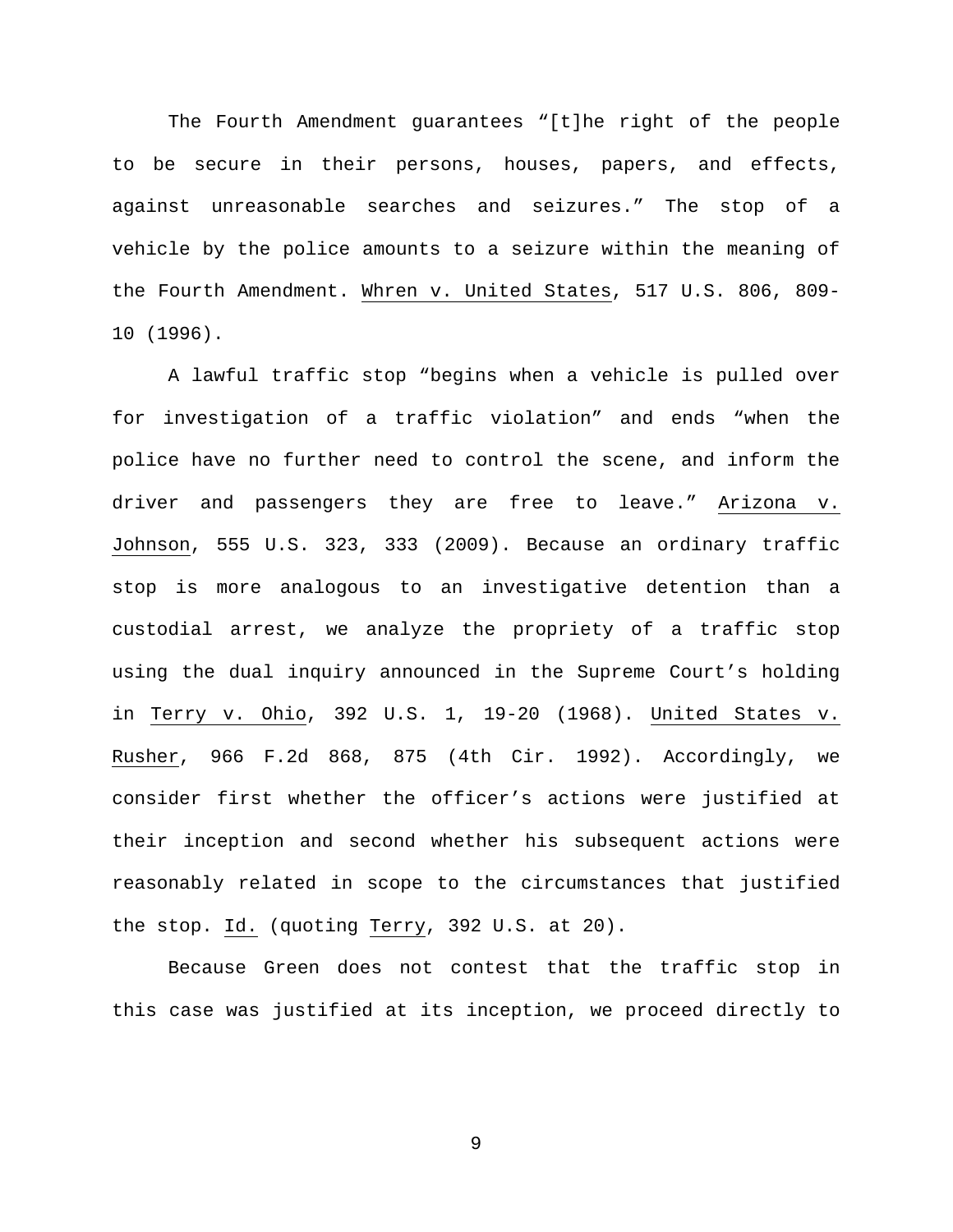the second prong of the Terry analysis.<sup>[1](#page-9-0)</sup> Green argues that the 14-minute period of detention between the initial stop and the alert by the drug-detection dog was not reasonably related in scope to the circumstances that justified the stop. Green cites to our decision in United States v. Digiovanni, 650 F.3d 498 (4th Cir. 2011), and argues that the scope and duration of the detention were unreasonable because Trooper Johnson used the traffic stop to embark on an unlawful drug investigation.

In Digiovanni, a police officer initiated a traffic stop after observing Digiovanni traveling too close to the car in front of him, asked Digiovanni for his driver's license and vehicle registration, and then "embarked on a sustained investigation into the presence of drugs, instead of either completing the warning ticket or beginning the driver's license

<span id="page-9-0"></span> $1$  Because "[o]bserving a traffic violation provides sufficient justification for a police officer to detain the offending vehicle for as long as it takes to perform the traditional incidents of a routine traffic stop," United States v. Branch, 537 F.3d 328, 335 (4th Cir. 2008), there is ample support for the conclusion that this stop was justified at its inception. Trooper Johnson testified that he first observed the tinted windows on Green's vehicle, which appeared to violate Virginia law. He further explained that he noticed that the license plate was partially obscured when he began to call the plate into dispatch, but the illegally tinted windows alone were sufficient to justify the stop. See Va. Code Ann. § 46.2- 1052(C)(2) ("No sun-shading or tinting films may be applied or affixed to the front side windows of any motor vehicle operated on the highways of this Commonwealth that reduce total light transmittance of such window to less than 50 percent[.]").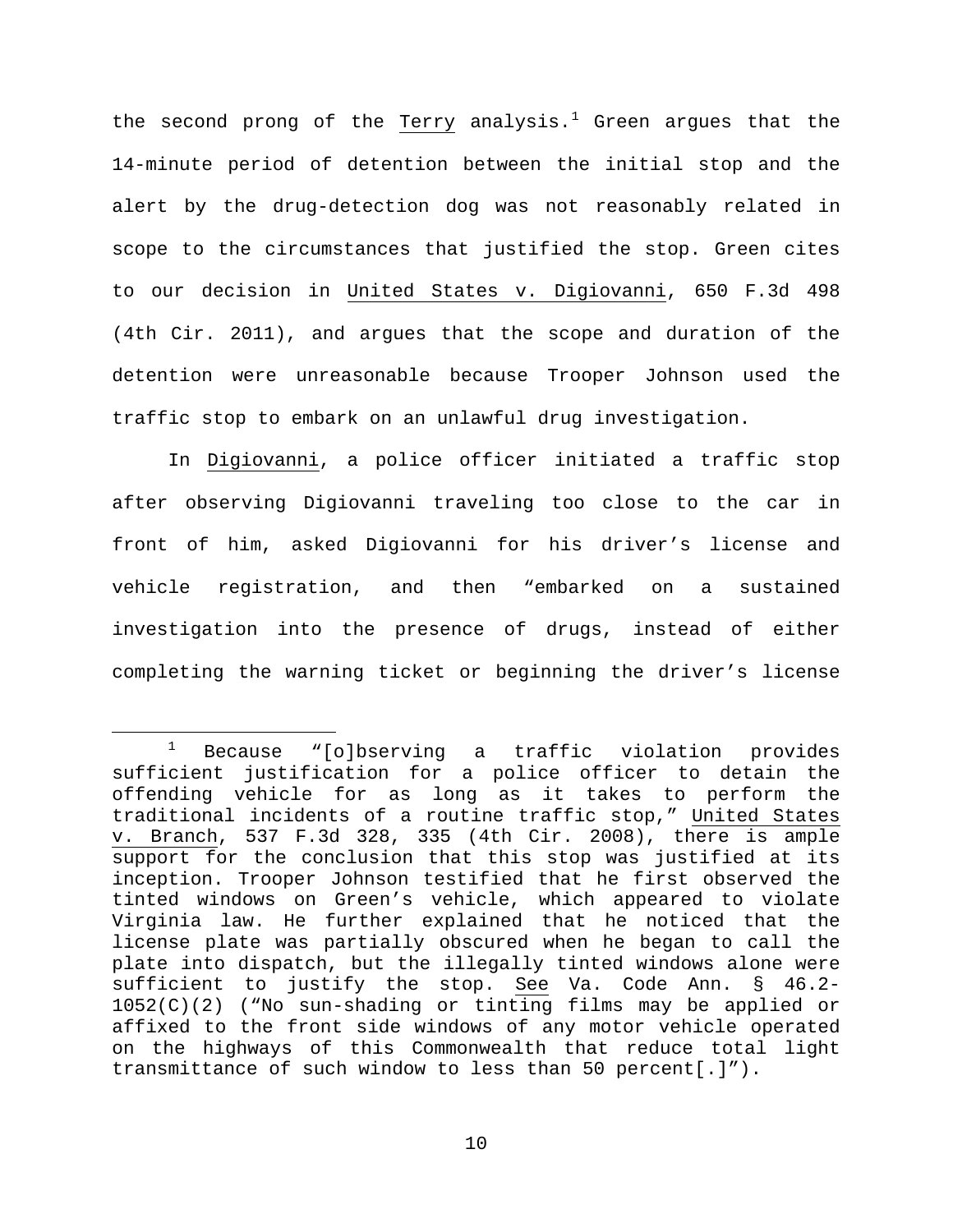check." Id. at 501-02, 509-10. The officer did not initiate the driver's license check until after he questioned Digiovanni for approximately 10 minutes and returned to his patrol car to radio for back-up assistance. Id. at 510. Approximately 15 minutes into the stop, the officer returned Digiovanni's license and issued him a warning ticket. Id. The officer then immediately returned to the subject of drugs and requested to search Digiovanni's vehicle. Id. at 504, 510. We held that the search violated Digiovanni's Fourth Amendment rights because the record made it "clear that at just about every turn [the officer] was conducting a drug investigation instead of a traffic infraction investigation. Indeed, the bulk of the encounter between [the officer] and Digiovanni involved a drug investigation . . . ." Id. at 510.

As we explained in Digiovanni, a traffic stop must be limited in both scope and duration. Id. at 507. With regard to scope, the officer's investigative methods should be "the least intrusive means reasonably available to verify or dispel the officer's suspicion in a short period of time." Id. However, questions unrelated to the purpose of the traffic stop do not necessarily run afoul of the scope component of the Terry inquiry. See id.

With regard to duration, we determine "whether the police diligently pursued a means of investigation that was likely to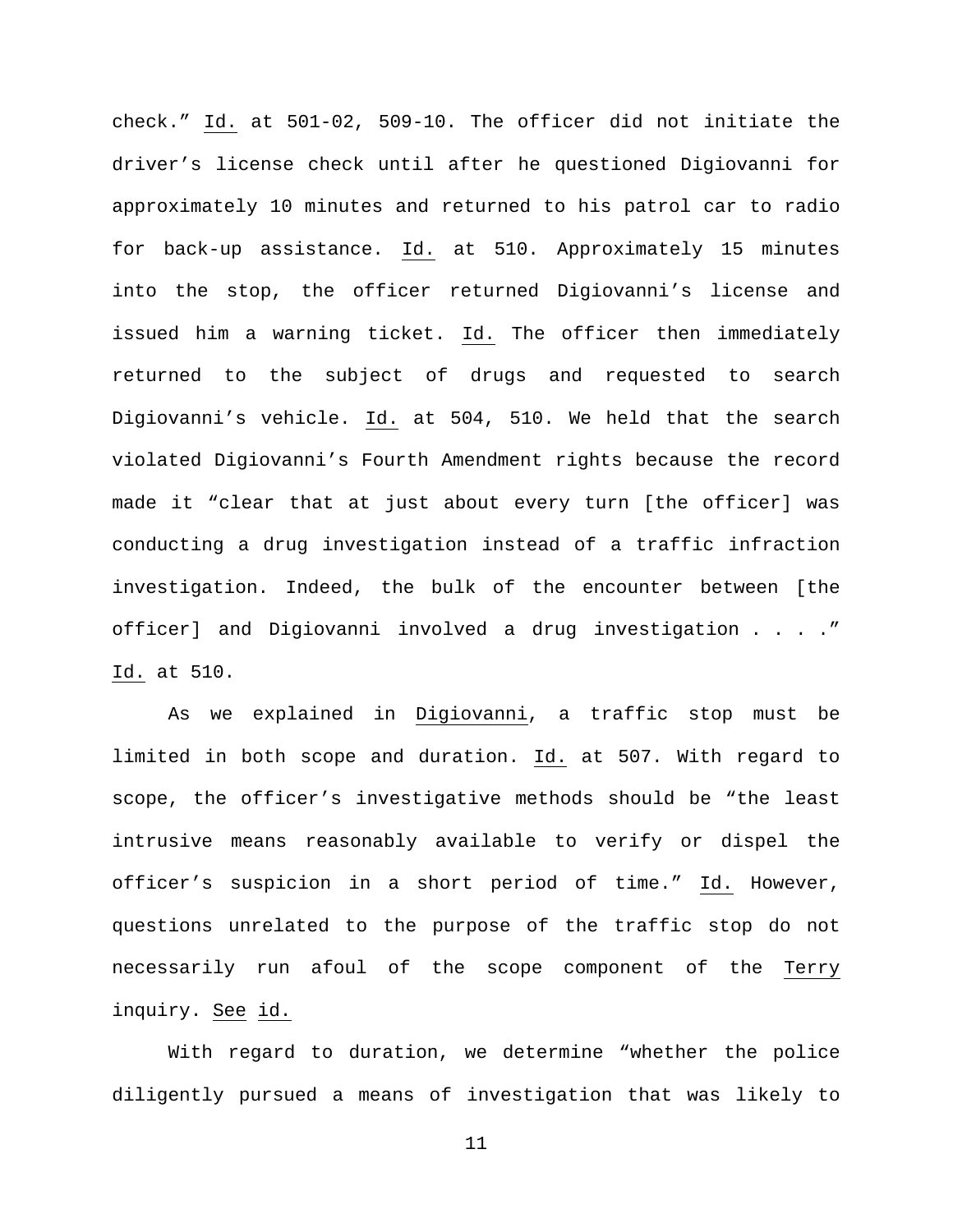confirm or dispel their suspicions quickly, during which time it was necessary to detain the defendant." Id. (internal quotation marks omitted). Although the maximum acceptable length of a routine traffic stop cannot be stated with mathematical precision, Branch, 537 F.3d at 336, a stop may become unlawful if "it is prolonged beyond the time reasonably required to complete [its] mission," Illinois v. Caballes, 543 U.S. 405, 407 (2005). The reasonableness of a stop turns on whether the officer's overall course of action, "viewed objectively and in its totality, is reasonably directed toward the proper ends of the stop." Digiovanni, 650 F.3d at 508.

During a routine traffic stop, an officer "may request a driver's license and vehicle registration, run a computer check, and issue a citation." Rusher, 966 F.2d at 876. An officer may also conduct an exterior dog sniff of the vehicle, as long as it is "performed within the time reasonably required to issue a traffic citation." Branch, 537 F.3d at 335 (internal quotation marks omitted). To prolong a traffic stop beyond the scope of a routine stop, the officer must have either the driver's consent or a reasonable suspicion of illegal activity. Id. at 336. However, where a delay in conducting a dog sniff can be characterized as de minimis under the totality of the circumstances, the delay does not violate the defendant's Fourth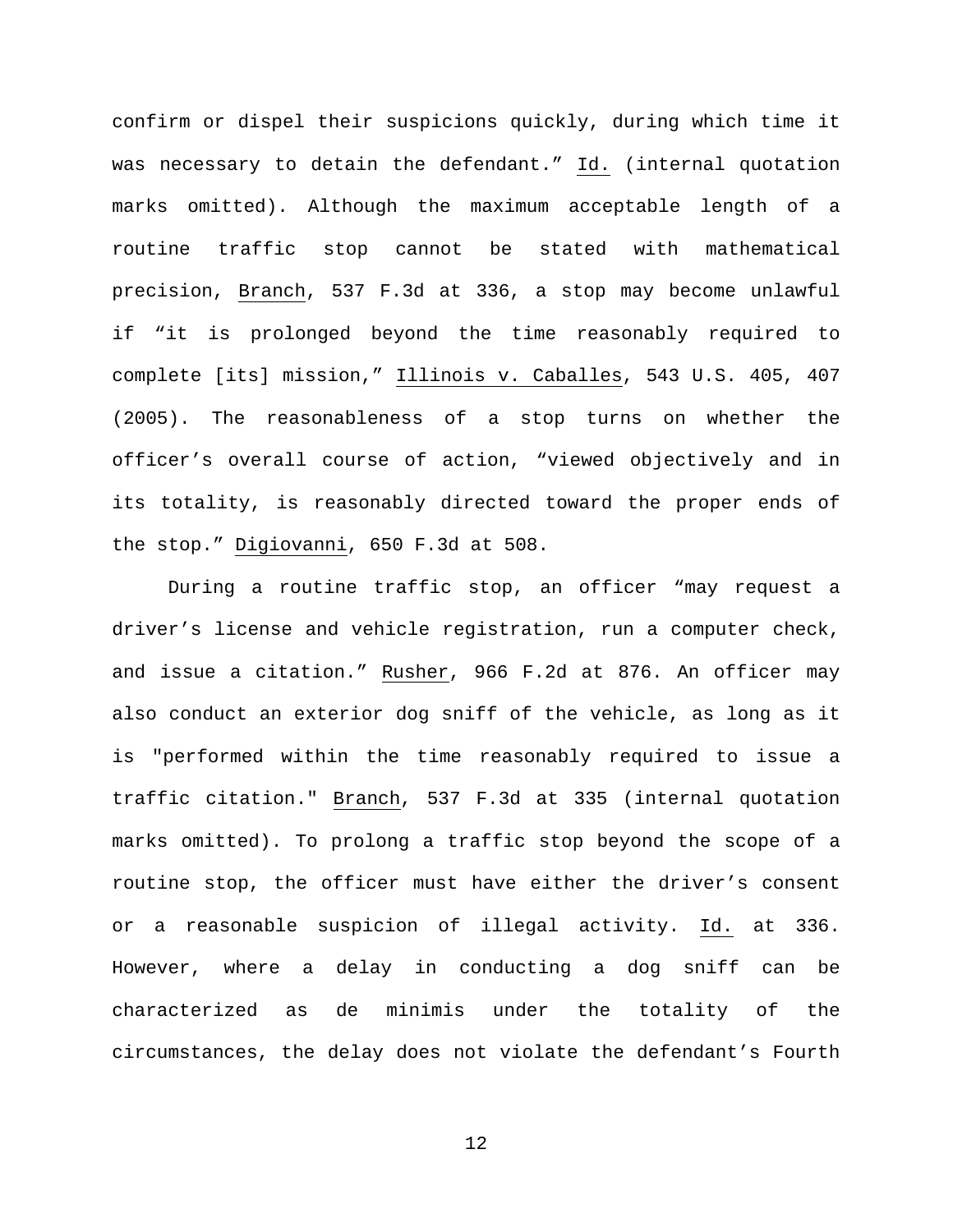Amendment rights. See United States v. Farrior, 535 F.3d 210, 220 (4th Cir. 2008).

Applying this framework, we conclude that the district court correctly held that the traffic stop at issue was reasonable in scope and duration and that Green was lawfully seized for a traffic violation when the dog sniff occurred. After initiating the traffic stop, Trooper Johnson promptly informed Green that it appeared his window tint and partially obscured license plate violated Virginia law, and he asked Green for his driver's license and vehicle registration. Trooper Johnson asked Green to accompany him to the patrol car and immediately began verifying the documents on his computer and through his dispatcher. While waiting approximately three minutes for a response, Trooper Johnson addressed the grounds for the traffic stop and questioned Green about his travel plans and his lawyer.

When dispatch informed Trooper Johnson that Green had a protective order against him, Trooper Johnson requested additional information because, as he explained at the suppression hearing, the existence of a protective order raises officer safety concerns.<sup>[2](#page-12-0)</sup> Trooper Johnson checked the window tint

<span id="page-12-0"></span> $2$  Trooper Johnson's computer program also informed him that Green had a concealed weapons permit, but dispatch promptly confirmed that the permit did not belong to Green. Although (Continued)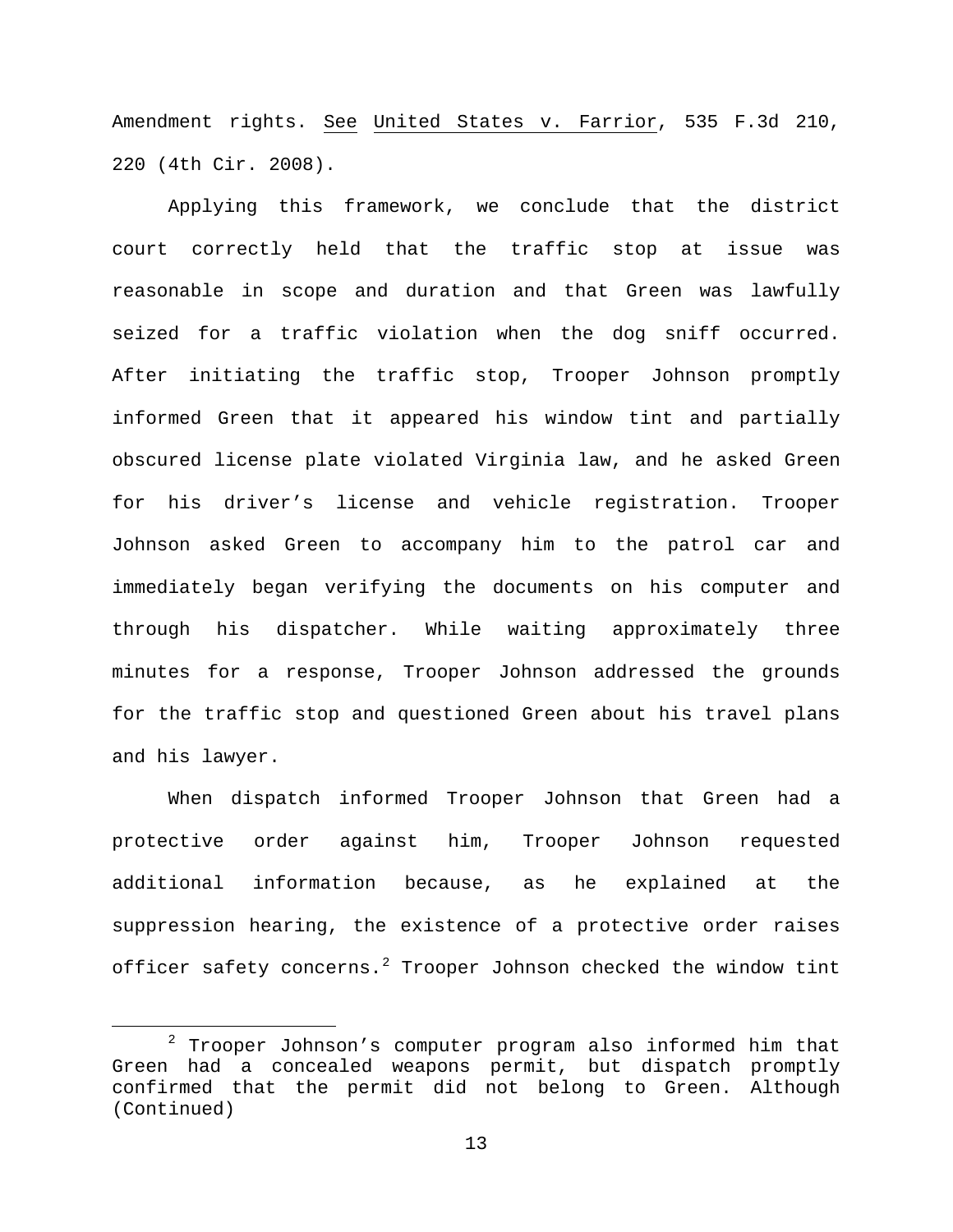on Green's vehicle and confirmed that it violated Virginia law while he waited for a response about the protective order. Trooper Johnson did not immediately issue a citation, but rather called dispatch and requested a check of Green's criminal history. Trooper Johnson then waited approximately four minutes for a response. During that time, Bono completed the exterior sniff of Green's vehicle.

Trooper Johnson's brief questioning about matters unrelated to the traffic violations did not run afoul of the scope component of Terry's second prong. See Johnson, 555 U.S. at 333 ("An officer's inquiries into matters unrelated to the justification for the traffic stop . . . do not convert the encounter into something other than a lawful seizure, so long as those inquiries do not measurably extend the duration of the stop."); Digiovanni, 650 F.3d at 507. Although the criminal history check extended the duration of the traffic stop, the totality of the circumstances demonstrates that Trooper Johnson diligently pursued the purposes of the stop. See Digiovanni, 650 F.3d at 508.

Trooper Johnson requested the criminal history check out of concern for officer safety. See id. ("The diligence calculus

Ĩ.

concealed weapons permits do signal officer safety concerns, the computer's initial alert does not factor into our analysis.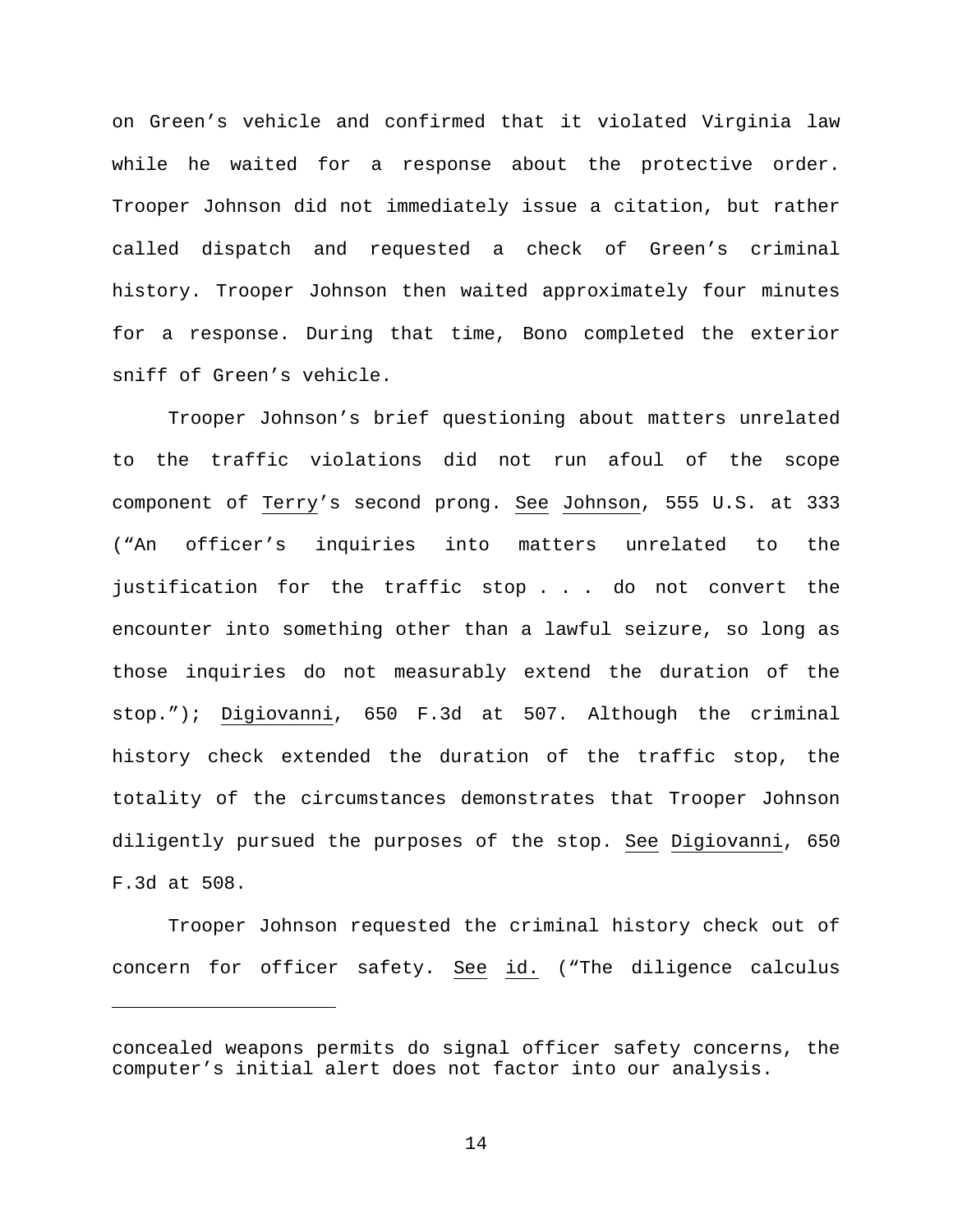includes an examination of . . . whether the unrelated questioning was conducted out of concern for officer safety."). He did not learn that Green had a protective order against him until after he made the initial inquiry into Green's driver's license and vehicle registration, and he requested the criminal history check before receiving additional information about the protective order. Further, Trooper Johnson testified that Green's demeanor and behavior throughout the traffic stop in conjunction with the protective order raised concerns about officer safety. Given these facts, Trooper Johnson did not act unreasonably or unnecessarily prolong Green's detention.

Finally, the criminal history check added just four minutes to the traffic stop. Under the circumstances, we are convinced that such a delay, at most, amounted to a de minimis intrusion on Green's liberty interest and thus did not constitute a violation of his Fourth Amendment rights. See Farrior, 535 F.3d at 220. We therefore hold that the district court correctly denied Green's first suppression motion.

# III.

Green also argues that the district court erred in denying his second suppression motion because Bono's track record in the field is not sufficiently reliable for his positive alert to provide probable cause to search Green's vehicle. For the following reasons, we reject this contention.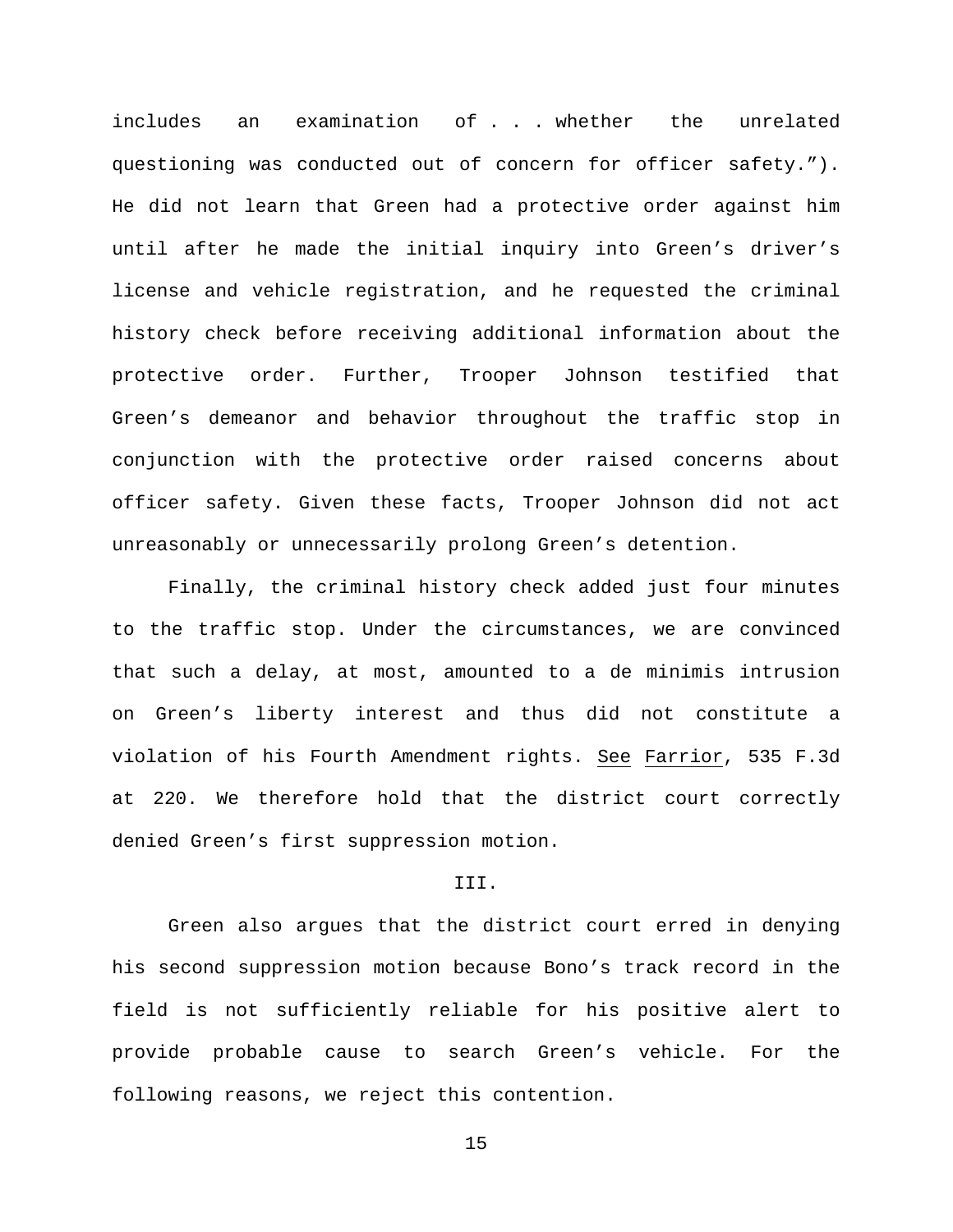Probable cause is "a flexible, common-sense standard." Texas v. Brown, 460 U.S. 730, 742 (1983) (plurality opinion). It requires only that "the facts available to the officer would warrant a man of reasonable caution in the belief that certain items may be contraband . . . or useful as evidence of a crime; it does not demand any showing that such a belief be correct or more likely true than false." Id. (internal quotation marks and citations omitted). Probable cause to conduct a search based on a drug-detection dog's alert exists when the totality of the circumstances, "viewed through the lens of common sense, would make a reasonably prudent person think that a search would reveal contraband or evidence of a crime." Florida v. Harris, 133 S. Ct. 1050, 1058 (2013).

After the district court denied Green's second suppression motion, the Supreme Court in Harris addressed how courts should determine whether an alert from a drug-detection dog provides probable cause to search a vehicle when the defendant has challenged the dog's reliability. 133 S. Ct. at 1053. In that case, Harris moved to suppress evidence found in his truck during a search based on a drug-detection dog's alert, arguing that the dog was unreliable and thus his alert did not give the officer probable cause. Id. at 1054. Harris argued that the alert by the dog was unreliable because on both occasions that the dog alerted on his vehicle, the officers were unable to find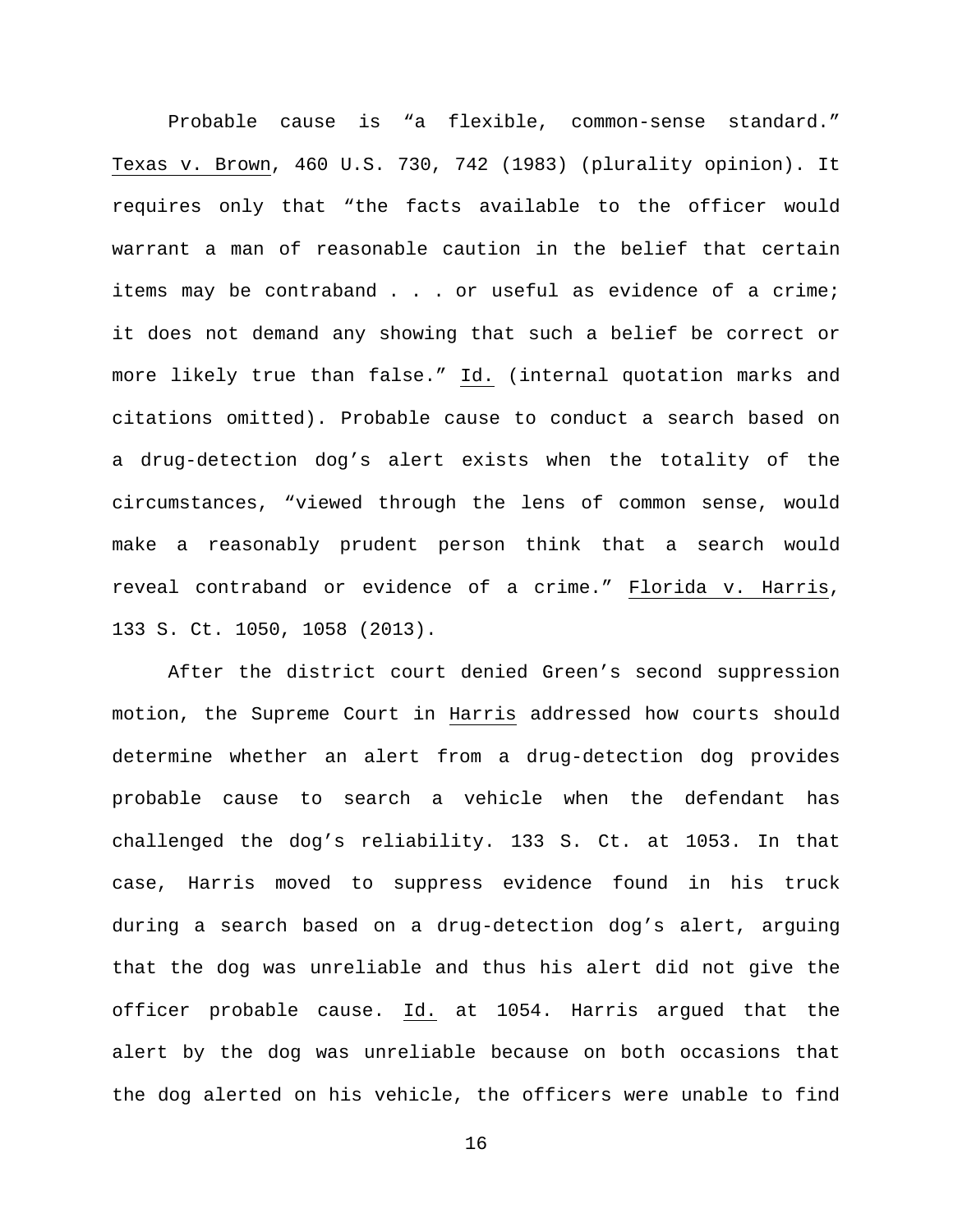any substances that the dog was trained to detect. Id. at 1058- 59. The Court rejected Harris' contention, holding that "evidence of a dog's satisfactory performance in a certification or training program can itself provide sufficient reason to trust his alert," and based on this evidence, "a court can presume (subject to any conflicting evidence offered) that the dog's alert provides probable cause to search." Id. at 1057. The Court explained:

If a dog on patrol fails to alert to a car containing drugs, the mistake usually will go undetected because the officer will not initiate a search. Field data thus may not capture a dog's false negatives. Conversely (and more relevant here), if the dog alerts to a car in which the officer finds no narcotics, the dog may not have made a mistake at all. The dog may have detected substances that were too well hidden or present in quantities too small for the officer to locate. Or the dog may have smelled the residual odor of drugs previously in the vehicle or on the driver's person. Field data thus may markedly overstate a dog's real false positives. By contrast, those inaccuracies in either direction—do not taint records of a dog's performance in standard training and certification settings. There, the designers of an assessment know where drugs are hidden and where they are not—and so where a dog should alert and where he should not.

Id. at 1056-57. Based on this reasoning, the Court held that "in most cases," a drug-detection dog's field performance has "relatively limited import" and that the better measure of a dog's reliability comes from his performance in controlled testing environments. Id.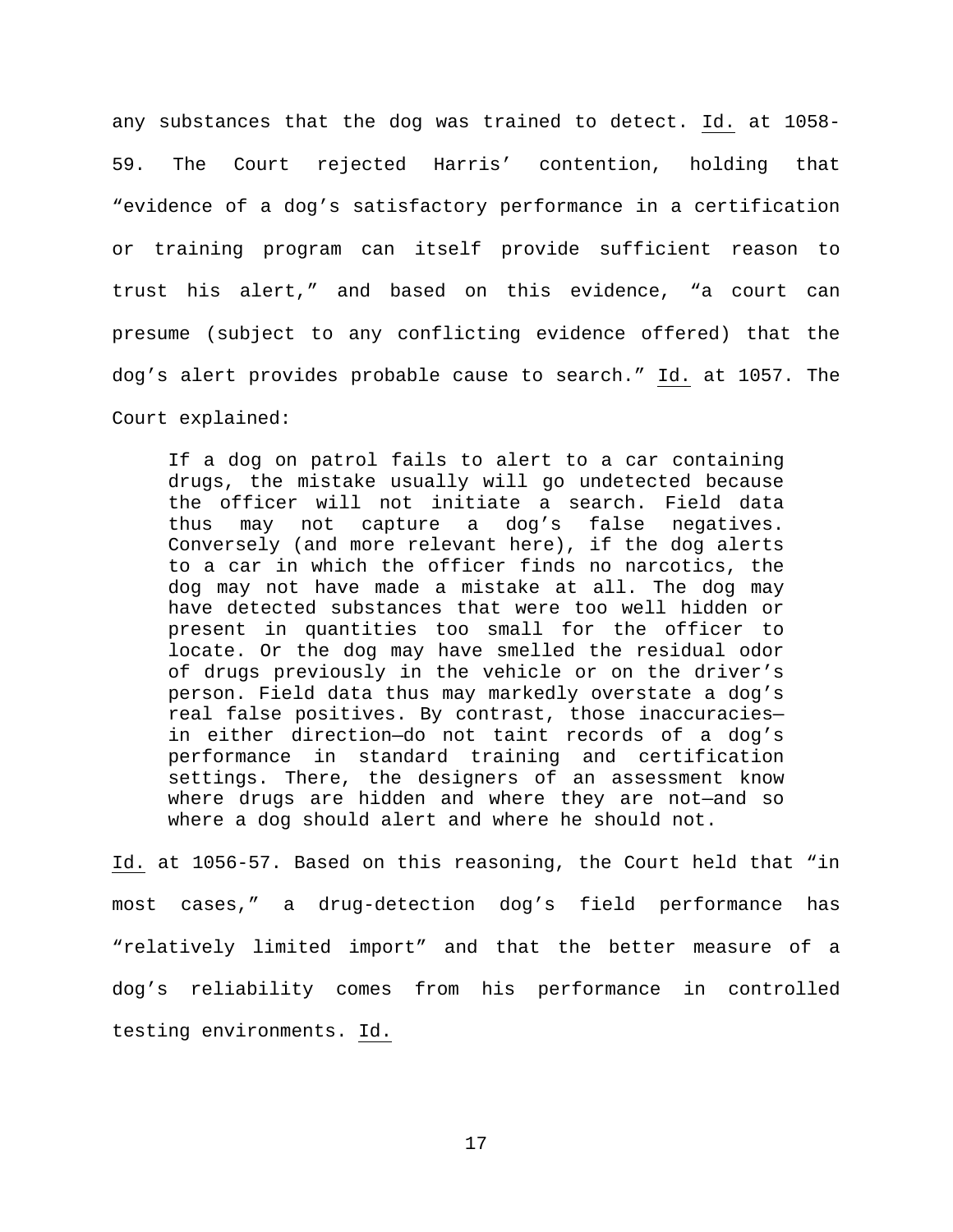The Court explained that a defendant may challenge the government's evidence of a dog's reliability by, for example, contesting the adequacy of the drug-detection certification or training program or examining how the dog or handler performed in the program. Id. at 1057. The Court also stated that evidence of the dog's or handler's previous performance in the field "may sometimes be relevant," but it warned against "inferring too much from the failure of a dog's alert to lead to drugs." Id. at 1057, 1059. In Harris, the State introduced substantial evidence of the drug-detection dog's training and his proficiency in finding drugs. Id. at 1058. Harris responded only that the dog's field performance showed that his alert was unreliable. See id. The Court held that because the State had "produced proof from controlled settings that a dog performs reliably in detecting drugs," and Harris had failed to undermine that showing by challenging some aspect of the dog's training, the officer had probable cause to search the defendant's truck. Id. at 1058-59.

Applying this framework, we conclude that the district court correctly held that Bono was sufficiently reliable and that his positive alert provided probable cause for the search of Green's vehicle. Green presented Bono's field performance reports, which showed that drugs were found only 22 of the 85 times that Bono had alerted in the field before his alert on Green's vehicle. He argues that, based on this success rate in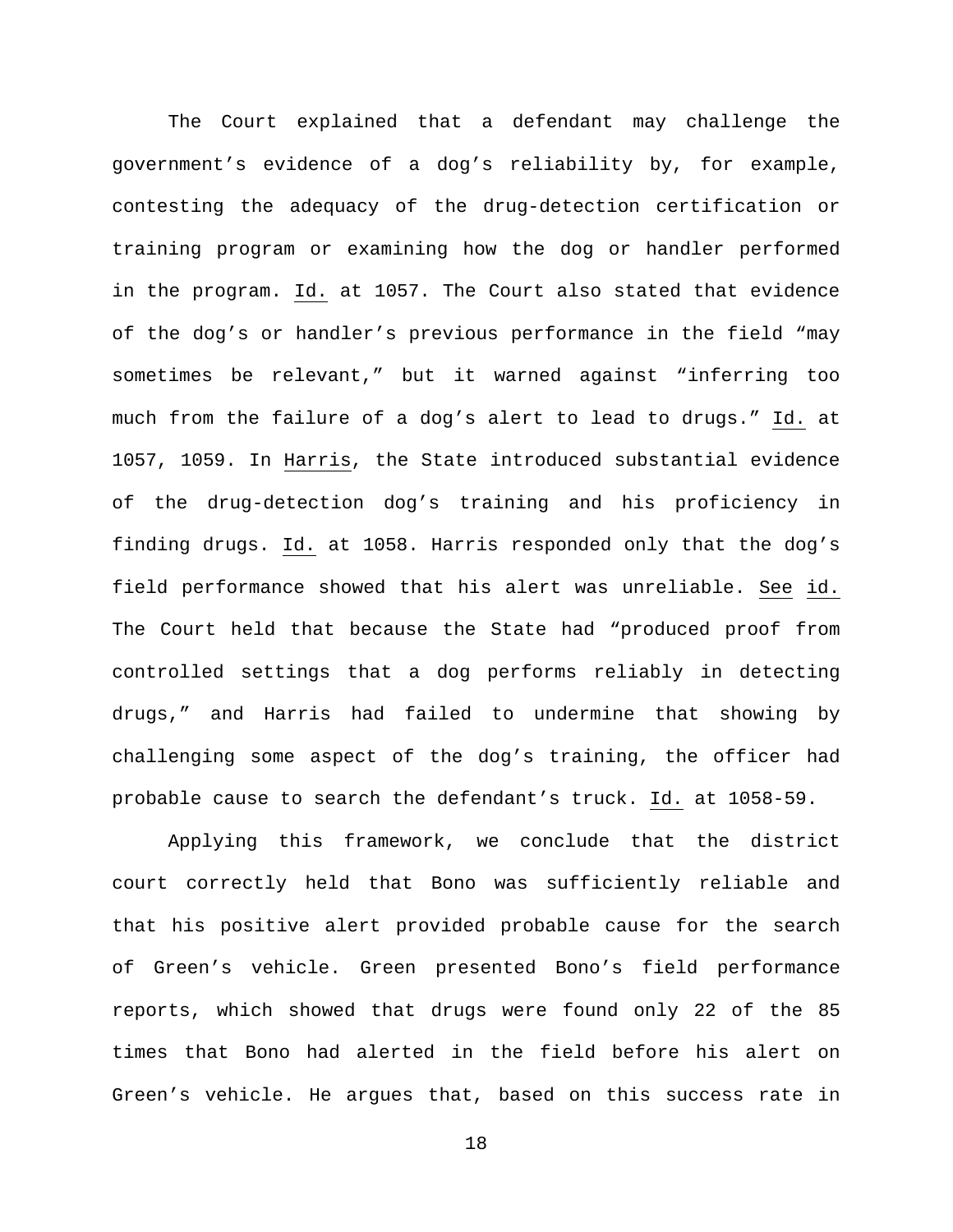the field of 25.88%, no reasonably prudent person would think that a search based on Bono's alert would reveal contraband or evidence of a crime. Although the field performance reports show that Bono's alert in an uncontrolled environment does not always result in the discovery of drugs, the district court found that Bono's success rate rises from 25.88 to 43% after factoring in the cases in which Bono's alert did not lead to the discovery of drugs but officers found direct evidence that drugs or drug users had recently been in the vehicle.<sup>[3](#page-18-0)</sup> Moreover, the district court correctly determined that, when taking Bono's training and certification record into account, the record is sufficient to establish Bono's reliability.

As in Harris, the government presented extensive evidence of Bono's reliable performance in training and certification programs, and Green has not introduced any evidence to undermine

<span id="page-18-0"></span> <sup>3</sup> Green argues that these false positives should not be considered because the probable cause inquiry focuses on the presence of drugs, not the mere odor of drugs. He contends that when a drug-detection dog alerts and no drugs are found, that dog has not predicted the presence of drugs. But Green misapprehends the concept of probable cause. The calculus of probable cause deals with the possibility, not the guarantee, of criminal conduct. The presence of drug odors is certainly relevant to that issue. Moreover, the Supreme Court explained in Harris that "[a] well-trained drug-detection dog should alert to such [residual] odors; his response to them might appear a mistake, but in fact it is not." 133 S. Ct. at 1059. These false positive cases are correctly factored into Bono's success rate because he alerted to the odor of drugs as he was trained.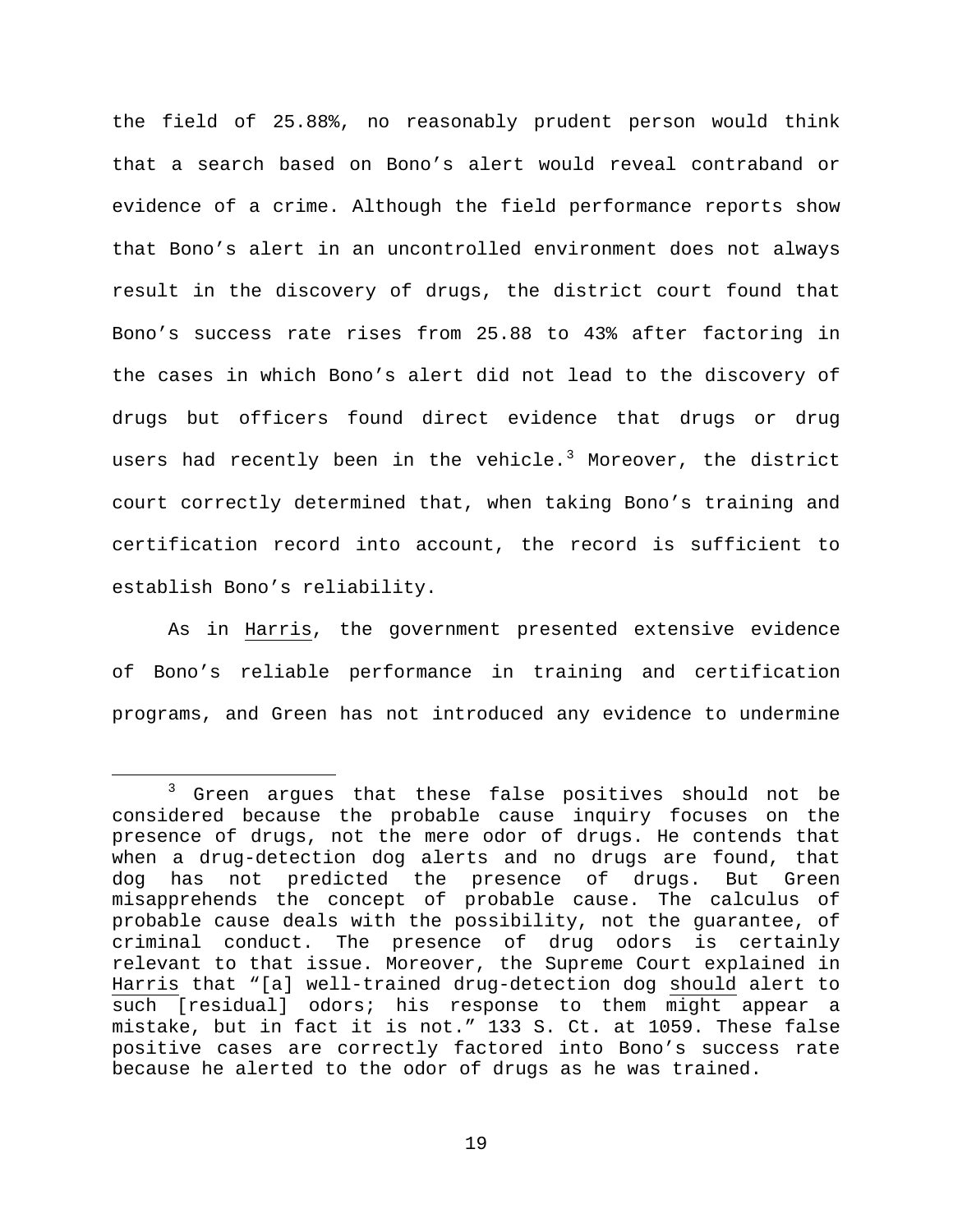that showing. Trooper Dillon, Bono's handler, began working with Bono in 2007, when the pair completed a thirteen-week drugdetection course at the Virginia State Police training academy. After completing the course, Bono passed a certification test before going out into the field with Trooper Dillon. To keep their certification current, Trooper Dillon and Bono complete four hours of training each week and 20 hours of in-service training each month. The pair has been recertified as a team every year since 2007, and Bono has maintained a 100% success rate in controlled testing environments. Trooper Dillon testified that in controlled testing Bono has never failed and has only alerted on vehicles containing drugs or the odor of drugs.

The government also presented testimony from Senior Trooper Sydney Scott Settle, a canine trainer for the Virginia State Police, who confirmed that Bono has passed all of his annual certification tests. Settle testified, based on his experience training Bono, that Bono is a reliable drug-detection dog.

When considering Bono's field performance records in conjunction with his degree of training, his performance during training and recertification exercises, and his evaluations by Troopers Dillon and Settle, the totality of the circumstances establish Bono's reliability in detecting drugs. Because the government has established Bono's reliability and Green has